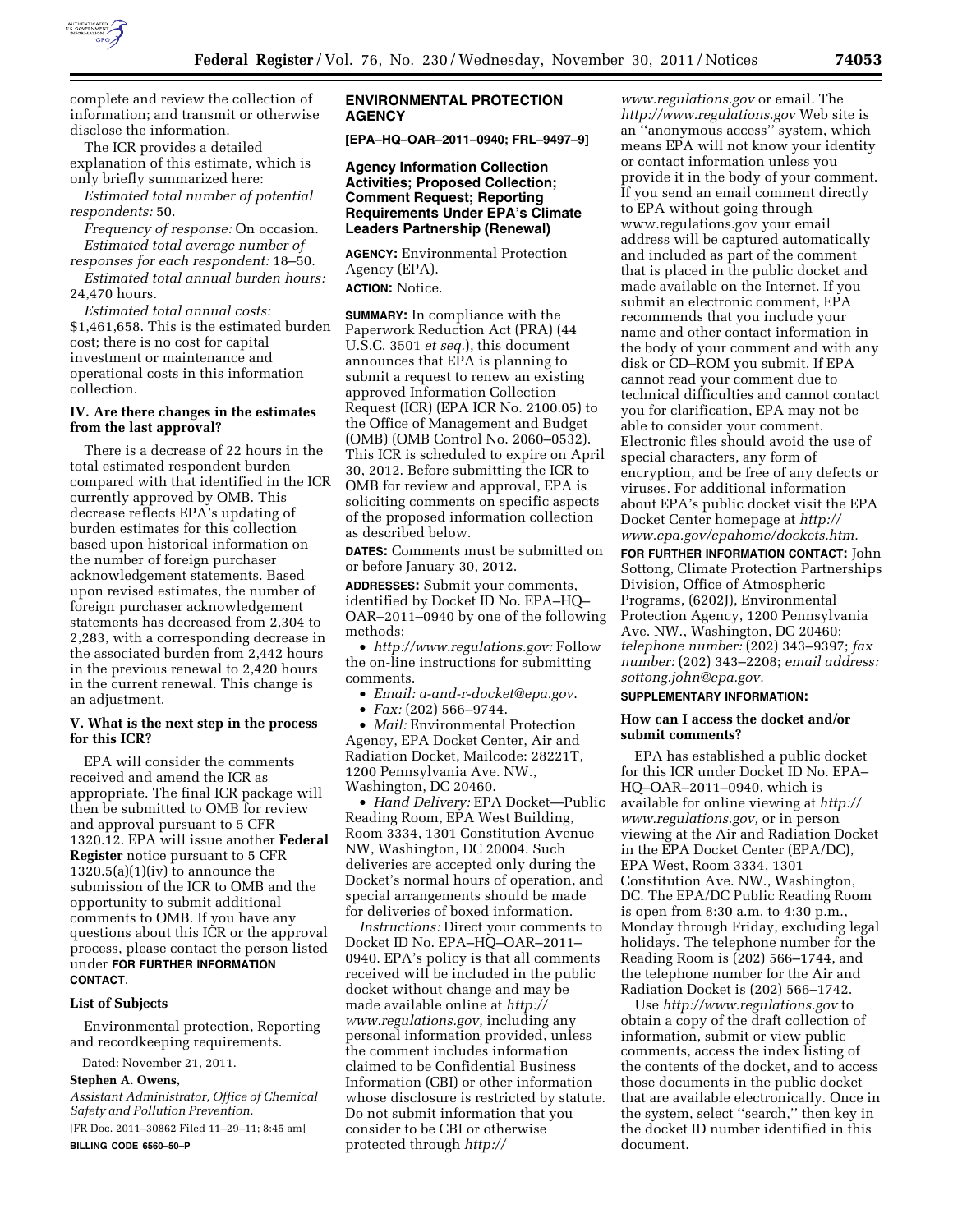## **What information is EPA particularly interested in?**

Pursuant to section  $3506(c)(2)(A)$  of the PRA, EPA specifically solicits comments and information to enable it to:

(i) Evaluate whether the proposed collection of information is necessary for the proper performance of the functions of the Agency, including whether the information will have practical utility;

(ii) Evaluate the accuracy of the Agency's estimate of the burden of the proposed collection of information, including the validity of the methodology and assumptions used;

(iii) Enhance the quality, utility, and clarity of the information to be collected; and

(iv) Minimize the burden of the collection of information on those who are to respond, including through the use of appropriate automated electronic, mechanical, or other technological collection techniques or other forms of information technology, *e.g.,* permitting electronic submission of responses. In particular, EPA is requesting comments from very small businesses (those that employ less than 25) on examples of specific additional efforts that EPA could make to reduce the paperwork burden for very small businesses affected by this collection.

### **What should I consider when I prepare my comments for EPA?**

You may find the following suggestions helpful for preparing your comments:

1. Explain your views as clearly as possible and provide specific examples. 2. Describe any assumptions that you used.

3. Provide copies of any technical information and/or data you used that support your views.

4. If you estimate potential burden or costs, explain how you arrived at the estimate that you provide.

5. Offer alternative ways to improve the collection activity.

6. Make sure to submit your comments by the deadline identified under **DATES**.

7. To ensure proper receipt by EPA, be sure to identify the docket ID number assigned to this action in the subject line on the first page of your response. You also may provide the name, date, and **Federal Register** citation.

## **To what information collection activity or ICR does this apply?**

*Affected entities:* Entities potentially affected by this action are participants in the U.S. EPA and U.S. GSA Federal

Supplier Greenhouse Gas Emissions Inventory Pilot started during EPA's Climate Leaders Program.

*Title:* Reporting Requirements Under EPA's Climate Leaders Partnership (Renewal).

*ICR numbers:* EPA ICR No. 2100.05, OMB Control No. 2060–0532.

*ICR status:* This ICR is currently scheduled to expire on April 30, 2012. An Agency may not conduct or sponsor, and a person is not required to respond to, a collection of information, unless it displays a currently valid OMB control number. The OMB control numbers for EPA's regulations in title 40 of the CFR, after appearing in the **Federal Register**  when approved, are listed in 40 CFR part 9, are displayed either by publication in the **Federal Register** or by other appropriate means, such as on the related collection instrument or form, if applicable. The display of OMB control numbers in certain EPA regulations is consolidated in 40 CFR part 9.

*Abstract:* On September 30, 2011, the U.S. Environmental Protection Agency officially ended its Climate Leaders program. One element of the Climate Leaders program was the Small Business Network (SBN) which offered small businesses tools and resources to assist them with managing and reducing their GHG emissions. In direct response to E.O. 13514, EPA and the U.S. General Services Administration (GSA) utilized the Climate Leaders SBN as the foundation to launch the Federal Supplier Greenhouse Gas Emissions Inventory Pilot (''the Pilot'') in August 2010 to assess the benefits and challenges experienced by small businesses in completing and reporting a GHG emissions inventory. The Pilot is a voluntary, three-year program in which small businesses are required to develop annual GHG emissions inventories through September 2013. The small businesses are also required to develop and implement GHG emissions reductions strategies and review their progress towards meeting their reduction goals and the associated benefits. Through this interagency agreement, EPA continues to support the Pilot with education and technical assistance. EPA has developed this renewal ICR to ensure that the Pilot remains credible by obtaining continued authorization to collect information from its participants to ensure that they are meeting their GHG goals. Companies that joined the Pilot voluntarily agree to the following: Setting a corporate GHG reduction goal; submitting a GHG inventory management plan; reporting to EPA, on an annual basis, the company's GHG emissions inventory,

and progress toward their GHG reduction goal via the Annual GHG Inventory Summary and Goal Tracking Form. The information contained in the inventories of the companies that participate in the Pilot may be considered confidential business information and is maintained as such. EPA uses the data obtained from the companies to assess the success of the Pilot in achieving its goals and to identify the type of outreach, training, and other direct assistance and incentives that will help small business federal suppliers meet the objectives of E.O. 13514. Responses to the information collection are voluntary.

*Burden Statement:* The annual public reporting and recordkeeping burden for this collection of information is estimated to average 40 hours per response. Burden means the total time, effort, or financial resources expended by persons to generate, maintain, retain, or disclose or provide information to or for a Federal agency. This includes the time needed to review instructions; develop, acquire, install, and utilize technology and systems for the purposes of collecting, validating, and verifying information, processing and maintaining information, and disclosing and providing information; adjust the existing ways to comply with any previously applicable instructions and requirements which have subsequently changed; train personnel to be able to respond to a collection of information; search data sources; complete and review the collection of information; and transmit or otherwise disclose the information.

The ICR provides a detailed explanation of the Agency's estimate, which is only briefly summarized here:

*Estimated total number of potential respondents:* Responses are expected from the 46 small businesses participating in the joint EPA–GSA Federal Supplier Greenhouse Gas Emissions Inventory Pilot.

*Frequency of response:* The companies will be required to submit one response annually.

*Estimated total average number of responses for each respondent:* One response will be received from each respondent per year.

*Estimated total annual burden hours:*  1,840 hours.

*Estimated total annual costs:*  \$171,810. This includes an estimated burden cost of \$171,810 and an estimated cost of \$0.00 for capital investment or maintenance and operational costs.